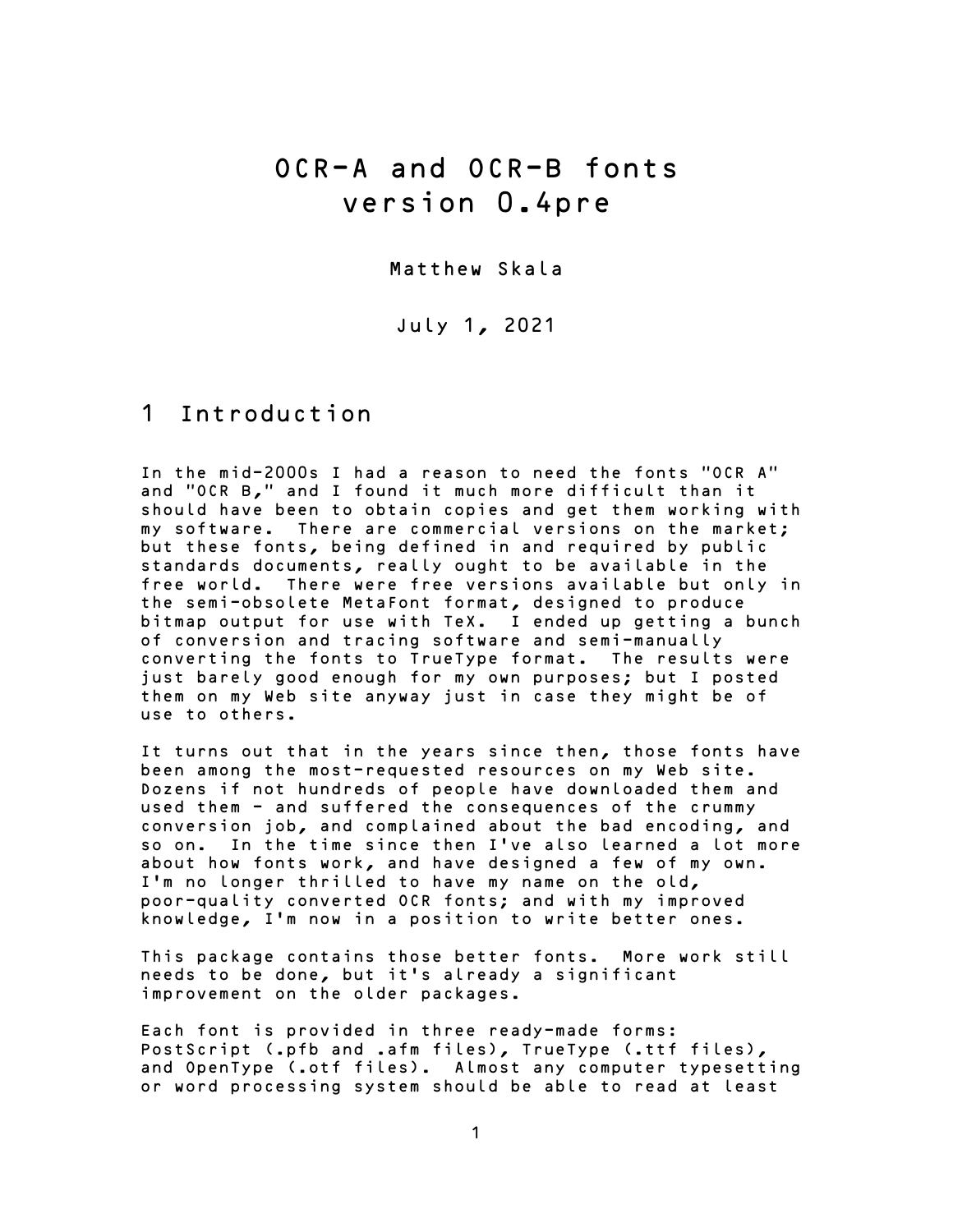one of these formats. OpenType is probably best if you have a choice.

Please note that by definition these fonts have limited glyph sets - and if you actually want to use these fonts for OCR applications (their original purpose) then you should be very careful about which glyphs you use, because both typefaces have been extended by others (not me) to contain nonstandard glyphs beyond the official ones. Similarly, this package contains some nonstandard styles for OCR B (italic, reverse video, and outline) which may be visually appealing but are probably not appropriate for actual OCR use.

Please note that although the Metafont definitions for both OCR A and OCR B purport to support "optical size," they actually just scale the outlines linearly for the different sizes, so when converting to a scaleable format there's no point treating the different sizes separately.

This is version 0.3, a maintenace release intended to fix a couple of bugs that have been reported over the years since 0.2, concerning font style naming in the TrueType metadata, and non-ASCII encoding of Unicode punctuation marks.

My email address is <mailto:mskala@ansuz.sooke.bc.ca> . As of this version, this package has become part of the Tsukurimashou Project at <https://tsukurimashou.osdn.jp/> . That is a bilingual page, English and Japanese; you can select the other one in the upper right corner if your browser's language preferences are misconfigured. All bug reports and feature and support requests for these OCR fonts should be filed in the Tsukurimashou Project's ticket tracker, with the component set to "Parasite font packages."

#### 2 OCR A

Text in this section of this document is set in OCR A; the other sections are OCR B.

OCR A is the standard font for the human-readable ISBN printed above the bar code on most books. It has an old-fashioned computerish feel, evoking the mythos of "big iron" data processing for which it was originally designed.

The version in this package originates with ANSI Standard X3.17-1977, approved January 20, 1977. Tor Lillqvist of the Technical Research Centre of Finland created a Metafont definition and added some semi-official characters for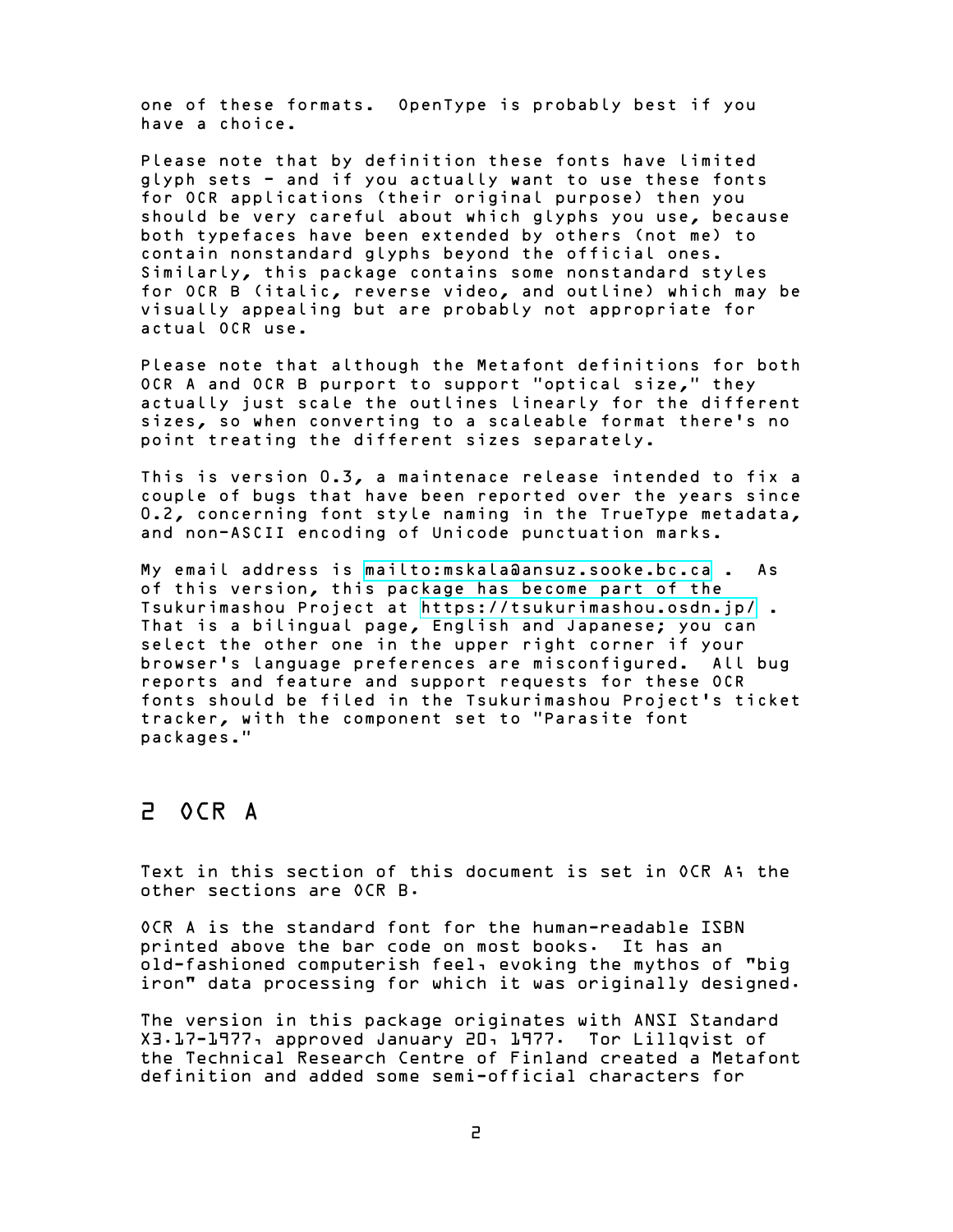writing Nordic languages, based on an appendix of the standard. There is a "bang path" email address (no longer routable on the vast majority of Internet email systems) for Lillqvist in the source code comments, but little other information about this stage of the font's development is available to me. Richard B. Wales of UCLA picked up the project in 1988 and his copyright assertion and notes are in the code comments as well. It is not clear to me how much of the original content of the font actually belongs to Wales. In his copyright notice he states that the font may be used freely, but cannot be distributed for profit (see the notices at the start of msk-ocra.mp for details). I released an earlier version in 2006 but that is now obsolete; the present version is newly derived in 2011 from the Wales version. I make no copyright claim on it myself.

The Metafont package I worked from is available at <https://www.ctan.org/tex-archive/fonts/ocr-a> .

This font includes alternate versions for some characters. The alternates are available in the OpenType version via the "stylistic set" and "all alternates" features. In each case I have let the default versions of the characters be the ones that were default in the Wales version; in some cases those are actually the more recently revised versions of the glyphs. See the source code or experiment with the OpenType features for more information. The alternates should also be available through the TrueType and PostScript versions, but I can't comment on exactly how to access them.

Please note that as Wales writes in his introduction to the code:

The four ASCII characters "Tilde", "Underline", "Grave Accent", and "Vertical Bar" do not appear as part of ANSI X3.17-1977. In order to make a complete ASCII character set, I supplemented the standard with my own designs for these four characters. Since these characters are not part of any standard, they will presumably \*NOT\* be readable by any existing OCR-A equipment.

#### 3 OCR B

OCR B is the standard font for the human-readable number printed along the bottom edge of a UPC/EAN bar code. That means that a standard book, if it's really using the correct fonts, needs both OCR A and OCR B in its bar code block. Many UPC codes do not actually use OCR B, however;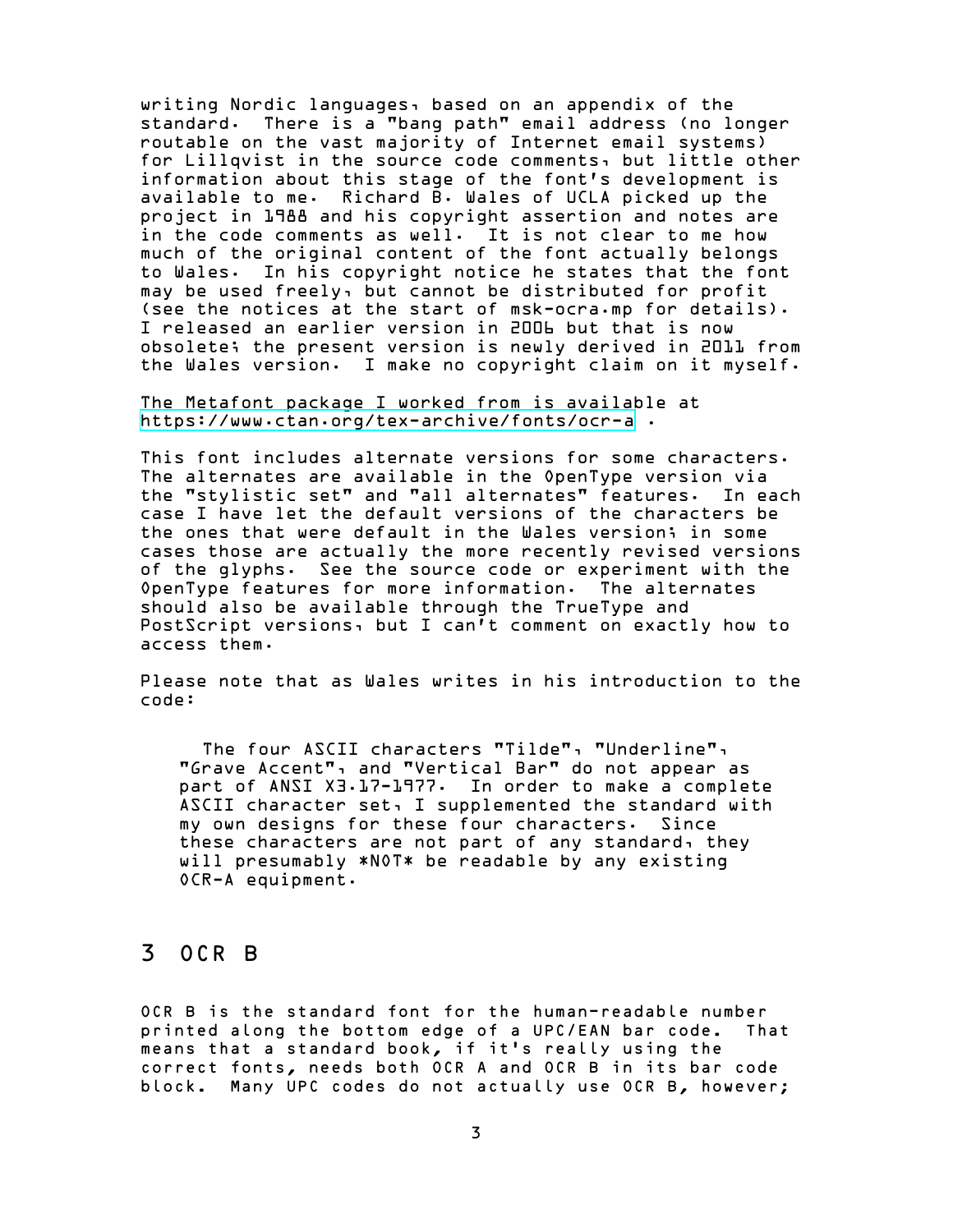often they fudge it with Courier, Helvetica, or even Arial. Unlike the ISBN (which is human-readable but meant to also be machine-readable), the number along the bottom of the bar code is only for human beings, and a computer would only scan the bars themselves.

The version in this package descends from a set of Metafont definitions by Norbert Schwarz of Ruhr-Universitaet Bochum, bearing dates ranging from 1986 to 2010. He originally distributed it under a "non-commercial use only" restriction but has since released it for unrestricted use and distribution. See the README file in Norbert Schwarz's package, available from the URL below, for more details.

I frequently receive email asking me to "confirm" or "clarify" the copyright status of the OCR B fonts. Usually, the authors of such messages give no indication that they have read this documentation file. I make no copyright claim on these fonts myself. I do not believe anyone else makes a copyright claim that would conflict with the use of these fonts in a commercial project, but I cannot speak for any party other than myself. I cannot give any kind of binding legal opinion on the status of these fonts, and I don't want to open myself to liability by giving permission to use something I don't own. This documentation file already explains the origin of the fonts clearly, and contains pointers to other relevant documents. If you require authoritative legal advice about your proposed use of these fonts, then you must retain a lawyer. I will no longer answer email queries on this subject.

The Metafont definitions include a number of variants for things like "sharp ends" and "reverse video." It's not clear how valuable those alternate fonts are; they aren't suitable for actual OCR use, and there are some problems in the outlines (for instance, with poor overlapping of sharp-ended strokes) that make them less than optimal for human use too. Making the alternate versions work with MetaType1 is going to require a fair bit of effort working around bugs in MetaType1 and Fontforge, as well as correcting the problems in the originals; I plan to do that eventually, but it's not done in this version.

Just as with the OCR A font, there are alternate glyphs for a few characters. In the OpenType version, these are available through the "stylistic set" and "all alternates" features.

The current version of the Schwarz package is available from CTAN at this address: <https://www.ctan.org/tex-archive/fonts/ocr-b>

There is also a package by Zdeněk Wagner that is similar in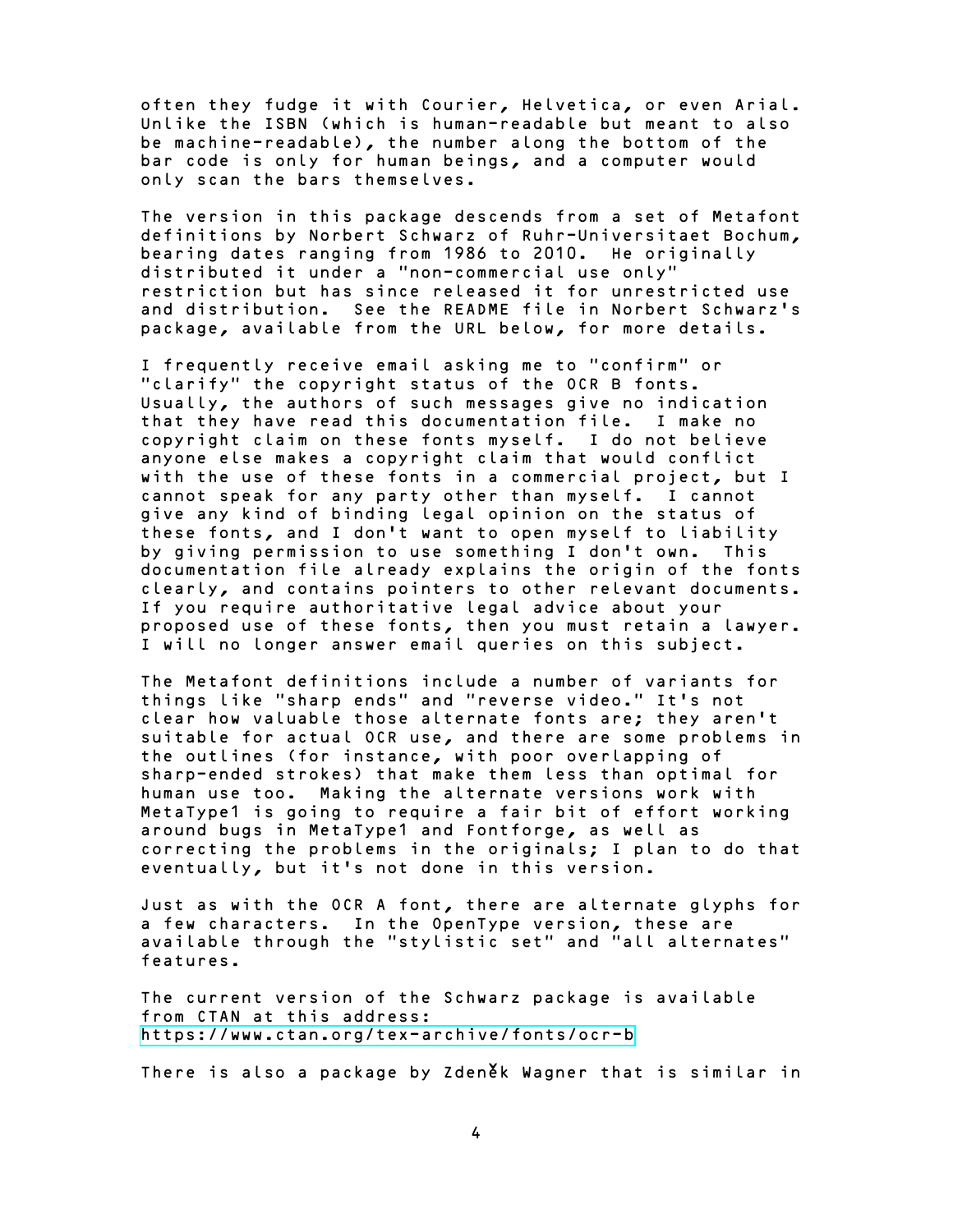general nature to this one: <https://www.ctan.org/tex-archive/fonts/ocr-b-outline>

Like my earlier package, Wagner's was derived by tracing the outlines from the Metafont originals in a semi-automated way. The fonts in my current package are probably cleaner.

### 4 Compiling the fonts

Note that the binary font files are included in the package. Most users will have no reason to recompile them, and can safely ignore this section.

As of this version, this package builds using a stripped-down version of MetaType1 with some bugs fixed, inherited from the Tsukurimashou Project. The relevant code is bundled with this package, and (where applicable) relicensed to public domain. MetaType1 is no longer a dependency; Perl, Metapost (which should be included in a standard TeX distribution) and t1asm (part of the t1utils package) are now dependencies. FontForge is a dependency. Recompiling this document will also require XeLaTeX (which should be included in a standard TeX distribution); and there are additional considerations relevant to the test suite, for which see the "Testing the fonts" section below. Having "expect" is recommended but not required.

This package includes a standard GNU Autotools build system; if you have the prerequisites, it should work by running "./configure" followed by "make". If you turn off the default feature that hides them, the compilation process will produce a large number of error messages; most of these are associated with bugs in Fontforge's spline geometry code, and are unavoidable.

The build system supports a "make install" target; however, you might not want to use it, because it will install all the different styles and formats of the fonts and quite possibly install them in places other than where you expect. Most users will probably only want one format and a limited selection of styles, and would be better served by manually copying the files they want after building. Note that all the finished fonts intended for installation and use have filenames starting with capitalized "OCR"; there are intermediate Postscript files created during the build under names that start with lowercase "msk-ocr," but those are lacking important metadata and should not be installed and used directly.